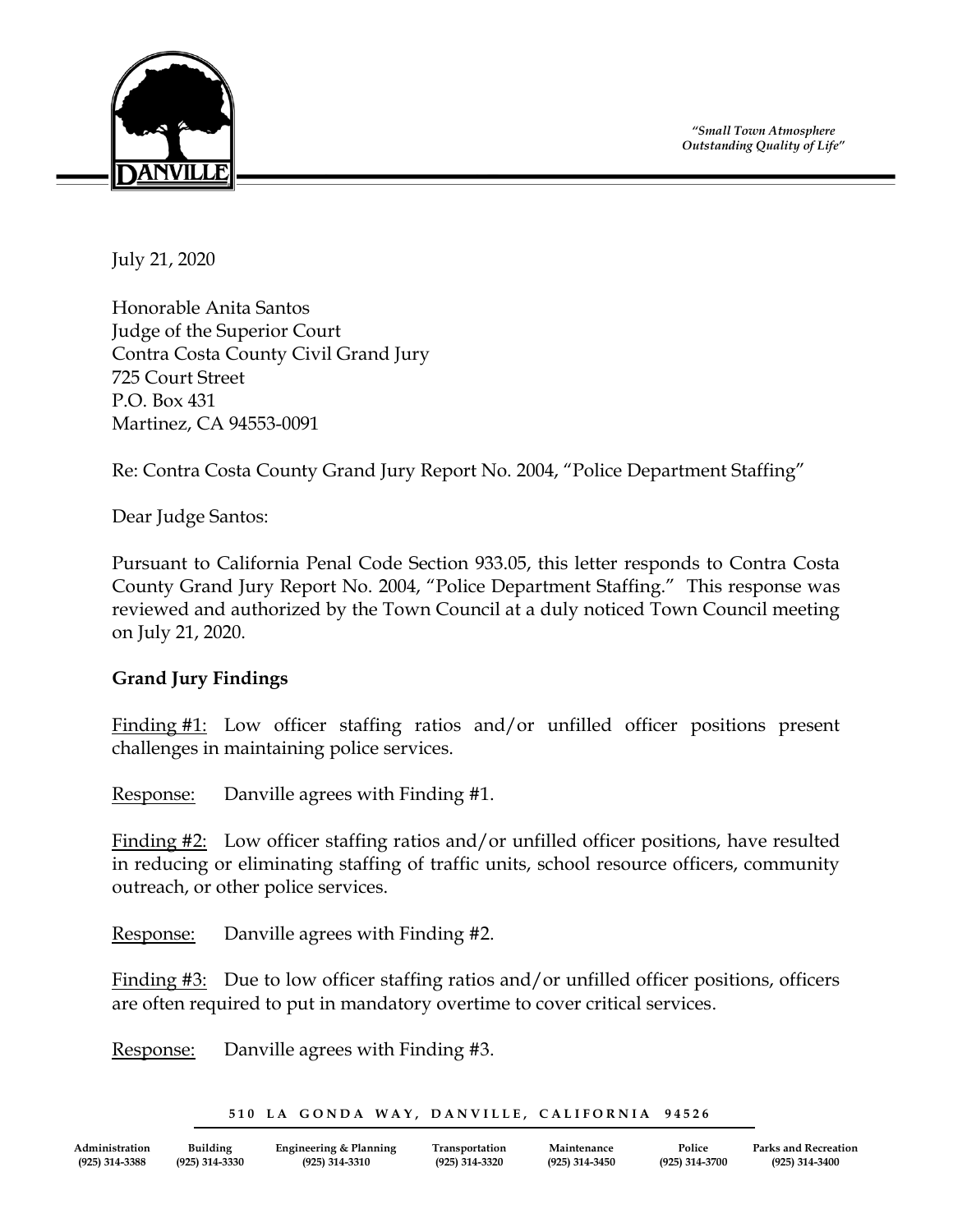July 21, 2020 Page 2

Finding #4: Mandatory overtime can lead to officer stress, which creates retention challenges.

Response: Danville agrees with Finding #4.

Finding #5: Low officer staffing ratios and/or unfilled officer positions may contribute to increased average response times for Priority 1 (emergency) calls.

Response: Danville agrees with Finding #5.

Finding #6: Recruiting officers is a challenge due to fewer applicants who meet the required hiring standards and complete the rigorous testing process.

Response: Danville agrees with Finding #6.

Finding #7: Negative perceptions of policing and the availability of less dangerous job opportunities contribute to fewer applicants.

Response: Danville agrees with Finding #7.

Finding #9: The process of hiring and training new officers takes an extensive amount of time and resources to complete.

Response: Danville agrees with Finding #9.

Finding #11: Contra Costa cities that contract with the Sheriff for police services are generally able to fill vacancies faster than non-contract cities.

Response: Danville agrees with Finding #11.

Finding #12: Recruits and young officers have different expectations than in the past regarding work/life balance.

Response: Danville agrees with Finding #12.

Finding #13: Recruits and young officers' expectations about work/life balance contribute to the challenges of officer recruiting and retention.

Response: Danville agrees with Finding #13.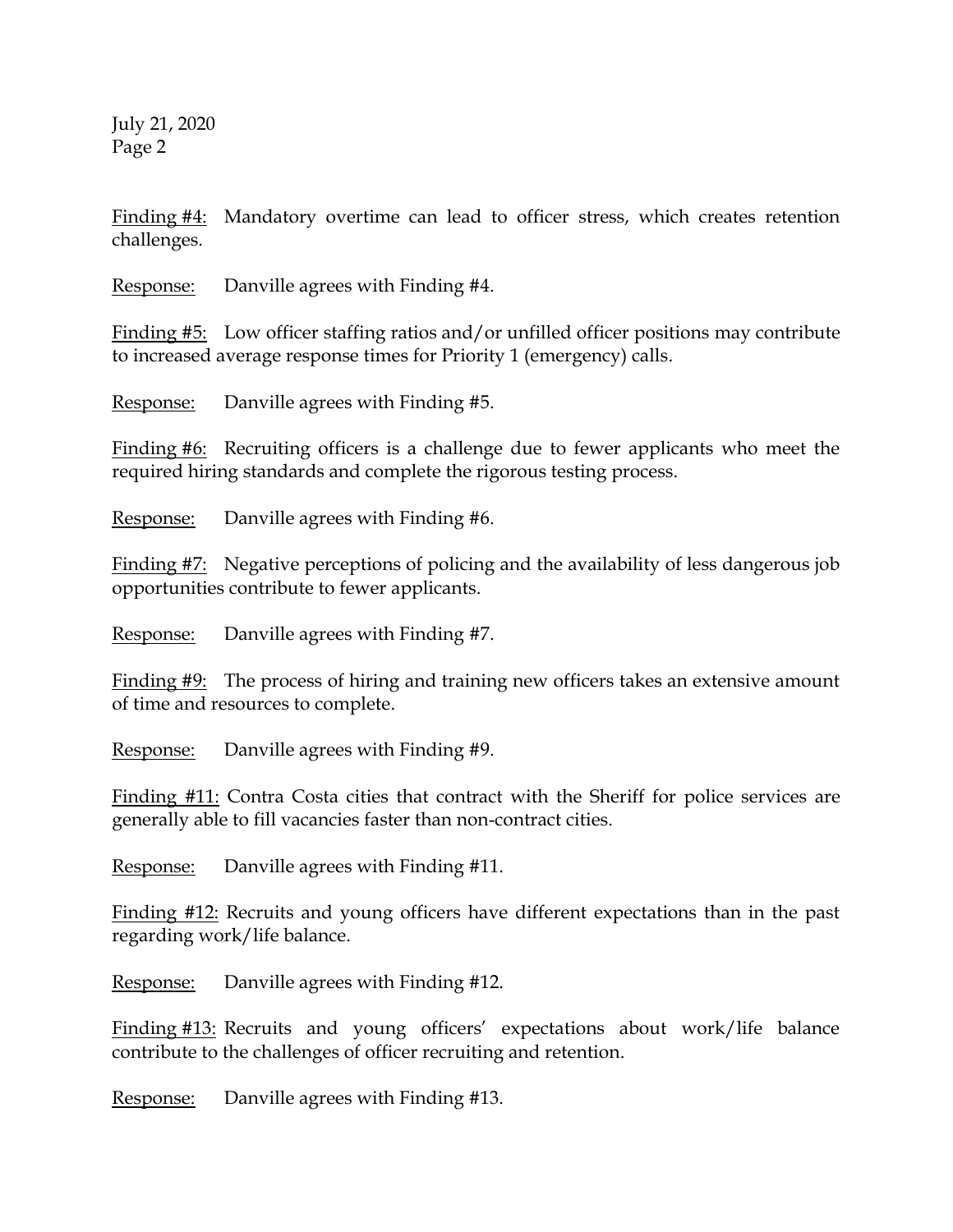July 21, 2020 Page 3

Finding #14: Wellness and Employee Assistance Programs offered by Contra Costa police agencies aid retention of police officers.

Response: Danville agrees with Finding #14.

## **Grand Jury Recommendations**

Recommendation #3: The City/Town Councils of Antioch, Brentwood, Clayton, Concord, El Cerrito, Hercules, Lafayette, Martinez, Moraga, Oakley, Orinda, Pinole, Pittsburg, Pleasant Hill, Richmond, San Pablo, San Ramon and Walnut Creek should consider directing their police departments to apply annually, or when offered in 2021, to the Department of Justice COPS Hiring Program, which provides funding for hiring additional officers, by June 30, 2021.

Response: The recommendation will not be implemented because it is not warranted. The Town of Danville contracts police services with Contra Costa County Sheriff's Department and therefore does not directly hire. The town is provided sworn personnel as requested, without delay. In addition, this relationship precludes the Town from applying for Department of Justice COPS Hiring Program funding as the town cannot apply on behalf of the Contra Costa County Sheriff's Department.

Recommendation #4: The City/Town Councils of Antioch, Brentwood, Clayton, Concord, Danville, El Cerrito, Hercules, Lafayette, Martinez, Moraga, Oakley, Orinda, Pinole, Pittsburg, Pleasant Hill, Richmond, San Pablo, San Ramon, and Walnut Creek should consider identifying funds to increase the number of authorized sworn officers to fill the understaffed units, such as traffic patrol.

Response: The recommendation will not be implemented because it is not warranted. The Town of Danville contracts police services with Contra Costa County Sheriff's Department and therefore does not directly hire. The town is provided sworn personnel as requested, without delay.

Recommendation #5: The City/Town Councils of Antioch, Brentwood, Clayton, Concord, Danville, El Cerrito, Hercules, Lafayette, Martinez, Moraga, Oakley, Orinda, Pinole, Pittsburg, Pleasant Hill, Richmond, San Pablo, San Ramon, and Walnut Creek should consider identifying funds that would permit their police departments to overhire officer positions officer positions as a strategy for keeping the department fully staffed, by June 30, 2021.